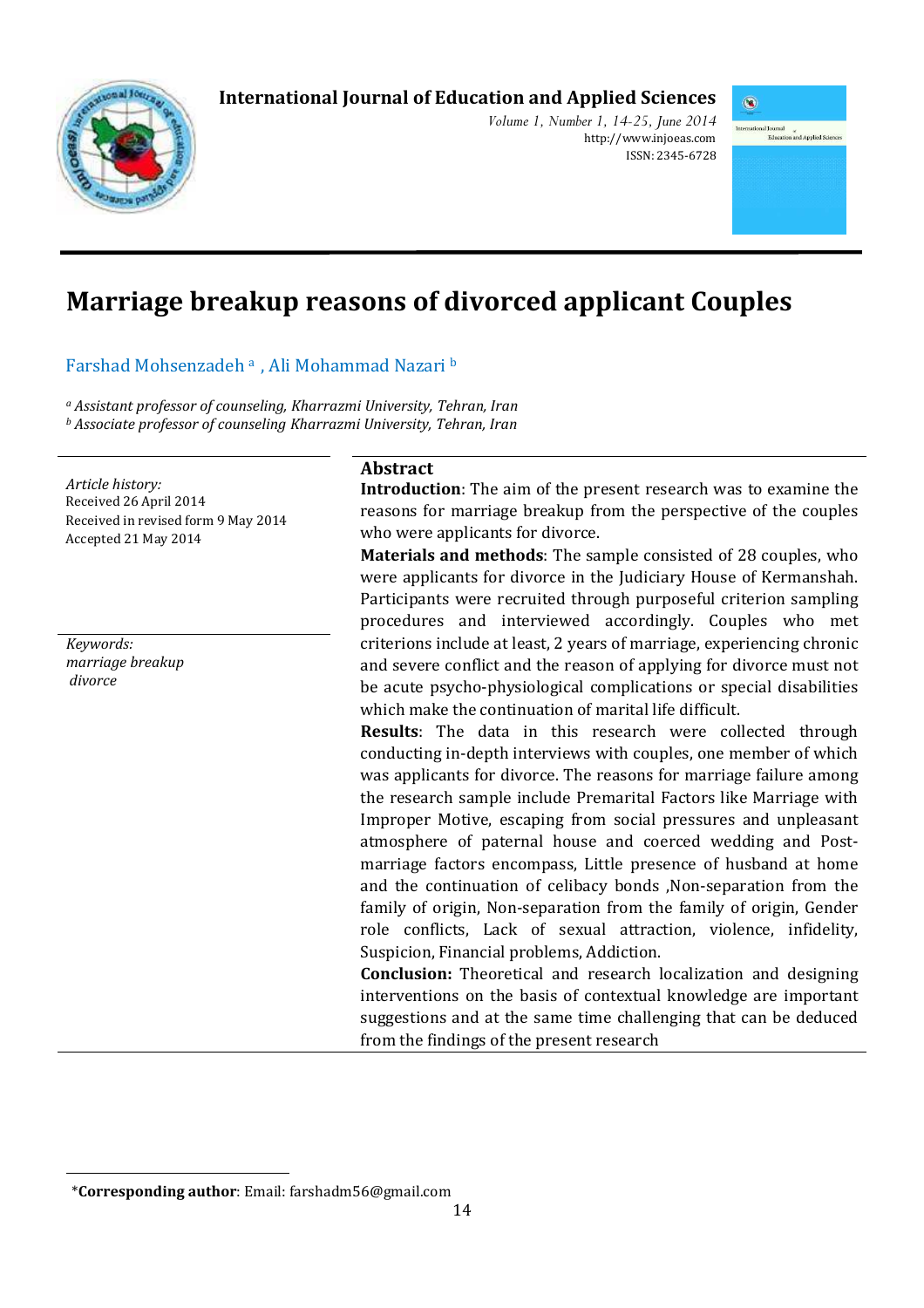#### **1. Introduction**

Divorce rates have increased worldwide. For first marriages, it is approximately 40%–45% in the United States, the United Kingdom, Japan, Taiwan, and Australia and 40% in Germany (Australian Bureau of Statistics, 2001; Census Bureau, 2002; cited in Baucom et al., 2006). As a developing country, Iran is not an exception. It has experienced an ascending pace of divorce rate. The divorce rate in Iran has been declared to be around 13% in 2010 (Iran census bureau, 2010), which seems much lower in comparison with developed countries. However, it must be admitted that this statistic gets a whole different meaning when considering the contextual factors (cultural, social and legal). The meaning of 13% becomes more obvious when we take heed of this note that there are both serious legal obstacles for women and financial obstacles for men throughout the process of putting an end to their marital relationship. Consequently, many people are unable to meet their demand for divorce in spite of having serious marital problems and willingness toward getting rid of such an unpleasant relationship.

With regard to the deleterious effects of marriage instability on divorced individuals and their children (for a review see Amato and Previti, 2003; Amato, 2010), investigating into the reasons for marriage breakup has received special attention from the side of researchers. As a result, a large number of researches have been trying to find an answer to this question that why most marriages end in divorce (Morgan, 1992; Sweet and Bumpass, 1990). One way for finding the answer to this question has been the exploration of marriage breakup reasons from the perspective of the divorced individuals or the applicants of divorce. The noticeable point about the findings of these researches is that the peoples from diverse racialcultural contexts report different reasons for marriage breakup. For instance, Moore and Schwebel (1993) found that Whites reported child care/rearing and communication problems, while African Americans indicated extramarital affairs and physical abuse as the major reasons for their divorce. Similarly, in Chang's research (2004), the reasons reported by the Korean immigrant women

were different from those of their American counterparts. The Korean immigrant women cited concrete abusive/negative behaviors and financial problems as their reasons for divorce, while non-Korean American women tended to report abstract and affective reasons. Huston's (2000) idea is also congruent with this. He points out that the marital relationships do not exist in a vacuum but they are embedded within socio-cultural contexts that have the ability to influence their processes and consequences. The focus of the present research is the exploration of factors which contribute to marital instability in the socio-cultural context of Iran.

#### *1.1. Review of Literature:*

Perhaps, the first research into the reasons of divorce from the viewpoints of divorced individuals was done by Godeh (1948). The women participating in his research mentioned their exhusband's nonsupport, heavy drinking, and neglect as the main reasons for divorce. Since then, many researches have been conducted in this area, the findings of which have been summed up in table.1

Reviewing the relevant literature, Chang (2003) points out that some changes have occurred in the reported reasons of divorce through the recent decades. He suggests that concrete negative behaviors such as "drinking" and "non-support" were the major complaints for divorce in the initial researches, but in the last two decades more affective and abstract reasons such as "conflicting lifestyles" or "a spouse wanting freedom" became frequently cited reasons for divorce (Kitson and Sussman, 1982).

Chang recognizes the changes in the cultural views toward divorce as one of the reasons for this shift. Furthermore, this idea has been put forward that the cultural norms of pluralism or its polar opposite i.e. individualism have strong implications for marriage breakup (Sastry, 1999 cited in Madathil and Benshoff, 2008). In pluralistic communities, the instrumental factors are more salient; in other words, concrete problems of the marital life (such as the financial problems) have a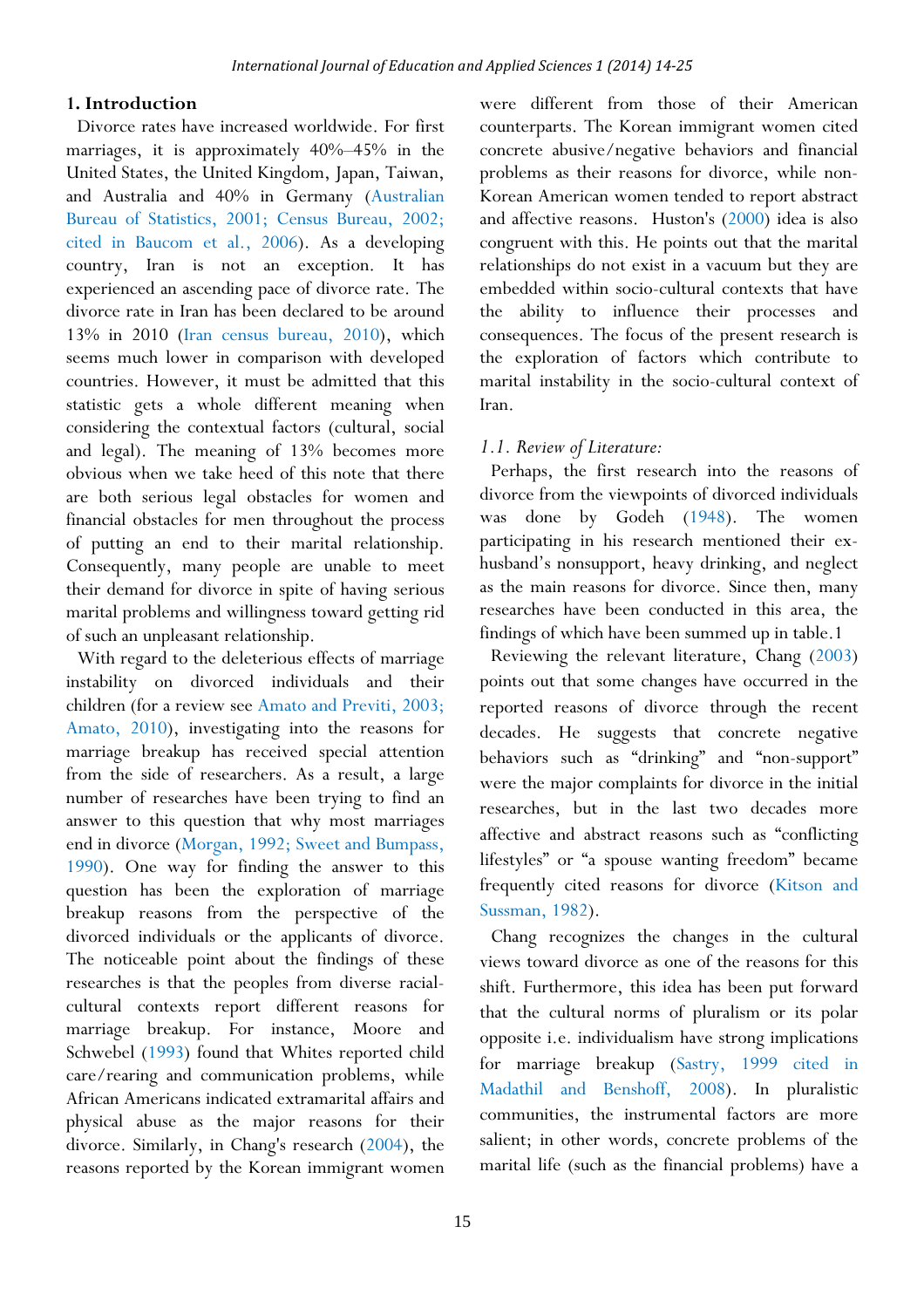more important role in marriage breakup. But, in individualistic communities, the higher level psychological needs such as love, intimacy and selfactualization have a special significance too (Madathil and Benshoff, 2008).

| Research                     | Findings(reported divorce reasons)                                                               |
|------------------------------|--------------------------------------------------------------------------------------------------|
| <b>Kittson</b> (1992)        | Commitment to work, Problems with in-laws, External events, extramarital sex, Personality,       |
|                              | Drinking, extramarital sex, Sexual problems, Economic nonsupport, untrustworthiness or           |
|                              | immaturity, Lack of communication                                                                |
| Bloom et al (1985)           | physical abuse, drinking or drug use                                                             |
| Cleek & Pearson (1985)       | Alcohol abuse, Basic unhappiness, Incompatibility, Emotional and physical abuse, Infidelity      |
| Fletcher(1983)               | Personality problems, Negative attitudes, Specific behaviors, Extramarital sex.                  |
| Granvold et al(1979)         | Lack of communication, Conflict over roles/responsibilities, lifestyle values, Extramarital sex, |
|                              | Sexual problems                                                                                  |
| Chan and Mostaffa(2008)      | Infidelity, No longer in love, Emotional problems                                                |
| Zargar and Neshatdoost(2008) | Communication problems, Addiction, Interference of family members, Mental disorders              |
| Amato & Previti (2003)       | Most commonly reported causes were infidelity, followed by incompatibility, drinking or drug     |
|                              | abuse, and growing apart.                                                                        |
| Savaya & Cohen(2003)         | Physical, verbal and sexual abuse, Lack of commitment to the marriage and the family,            |
|                              | alcoholism, Mental illness, interference by in- laws, Lack of communication, conflict over       |
|                              | traditional/modern lifestyle                                                                     |

**Table1**. Reported divorce reasons concerning important findings

Anyway, the issue of culture necessitates carrying out separate researches into diverse socio-cultural contexts and the question, "what factors lead to marriage breakup in the socio-cultural context of Iran?" requires separate research attempts. However, a few researches have been done to find the answer to the above question (Khojastehmehr and Takrimi, 2009; Zargar and Neshatdoost, 2008; Aghajanian and Moghadas, 1998) which are firstly very few in number and secondly they have used the quantitative approach and thirdly they have not made a distinction between the marital dissatisfaction factors which are not the direct causes of marriage breakup and the breakup antecedents by which one of the spouses proceed to adopt practical measures for putting an end to marital relationship. For instance, the spouse's messiness (Khojastehmehr and Takrimi, 2009) could be one of the dissatisfaction reasons and also an preparatory factor for other reasons that bring about marriage breakup, but it cannot be as the sole reason of breakup per se. still, marital violence can be deemed as the direct reason of marriage breakup. Nonetheless, the distinction between these two sets of variables has not been taken into attention in previous researches and this case can be

Conceived as one of the limitations of these researches.

Attending to the above mentioned limitations, the aim of the present research has been the examination of the marriage breakup reasons with a qualitative approach so that besides considering the participants' viewpoints regarding the breakup reasons of marriage, the two sets of breakup reasons, i.e., the preparatory reasons and the immediate consequences, would be distinguished from each other separately.

#### **2. Method**

#### *2.1. Participants*

The sample consisted of 28 couples, who were applicants for divorce in the Judiciary House of Kermanshah, a city which is located in the west of Iran. Participants were recruited through purposeful criterion sampling procedures and interviewed accordingly. Purposeful sampling is based on selecting a sample from which the most can be learned about the research question (Creswell, 2007). Couples who met the following criteria were selected for participation in the study: 1. At least, 2 years must have passed since their marriage 2. The couples must have experienced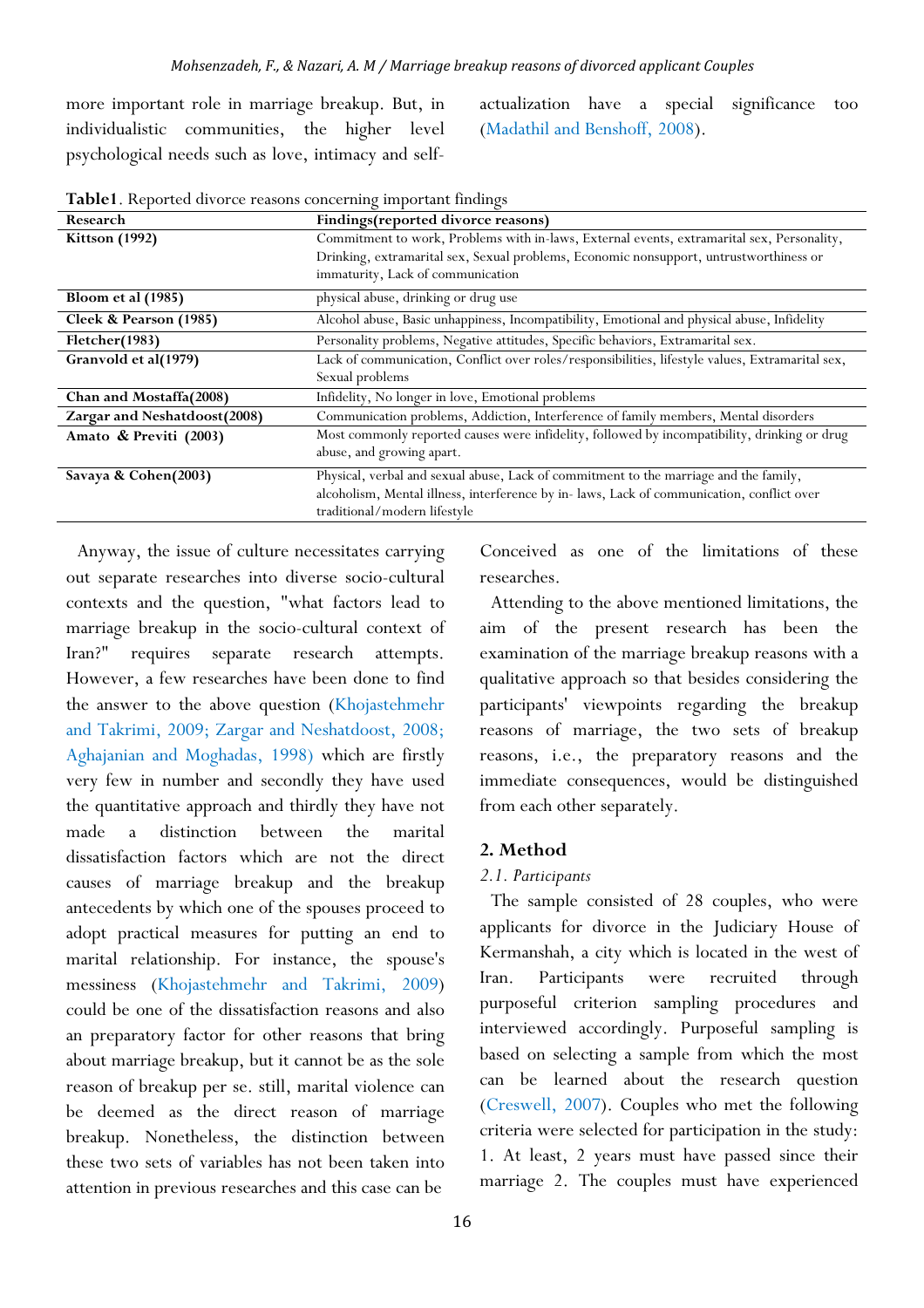chronic and severe conflict 3. The reason of applying for divorce must not be acute psychophysiological complications or special disabilities which make the continuation of marital life difficult.

The age range of the women was 18-42 with a mean of 28.9 and that of men was 23-45 with a mean of 33.4 years. The marriage onset age for women was 16-35 years with a mean of 22.2 and that of men was 20-35 with a mean of 27.6 years. Finally, the duration of marriage was 2-18 years with a mean of 6.1 years. Among the 28 couples, except for 2 individuals, all divorce applicants were women.

#### *2.2. Data Collection*

The data in this research were collected through conducting in-depth interviews with couples, one member of which was applicants for divorce. With regard to this point that the interviews were conducting in the judiciary house consultation room, the participants were concerned that their revealed information might be used as legal evidence for later prosecution. So, the first step was to ascertain the couples that the interview data would be used only for research purposes and wouldn't be influential throughout their judicial proceedings. Following the removal of this concern, the conscious consent form was filled out by the participants and then the interview began. The preliminary question was this: "Why some factors have compelled you to opt for divorce?" This question was followed by additional explanation. The couples were asked to retrospect as much as they could and explain the emergence of the experienced problem regarding the connubial relationship and do not suffice to the recent happenings prior to applying for divorce.

Most couples described the story of their connubial life and problems experienced since the initiation of their shared life. However, there were also couples who had experienced a satisfactory life at the beginning of their marriage and were faced

with problem afterward. The interview with each couple was conducted in two sessions which took about 45 minutes each. In the first session, the story of marriage failure was probed since beginning and the interviews were analyzed and encoded between the two sessions and the ambiguous areas or those areas which required more probing were being identified. In the second session, these areas were being probed into and the extracted themes and categories were shared with the couples so that the credibility of the researcher's inference from the participants' descriptions would be ensured. Finally, this question was being asked: "The absence of which problem could have impeded the divorce applicant from proceeding to divorce?" The answer to this question isolated the two sets of factors from each other; the factors that result in dissatisfaction and conflict in marital life but the divorce applicant preferred to cope with them and put up with the present situation, and the factors that were unbearable for him/her and had compelled him/her to opt for putting an end to the marital relationship.

# **3. Results**

The analysis of the participants' descriptions about the consequential reasons of divorce culminated in the identification of factors that are shown in table.2. Some of these factors have been frequently reported in other researches but some of them have not been attended to sufficiently in previous researches and it seems that most topics have risen from the cultural context of the participants.

#### *3.1. Premarital Factors:*

# *3.1.1. Marriage with Improper Motive*

One of the reasons for marriage failure among the research sample was the formation of marriage on the basis of improper goals and motives. Some of the divorce applicants (esp. the women) reported that their marriage had been failed because they had not married due to love and interest or on the basis of proper criteria. Two issues are mention-worthy in this regard: First, some women had married in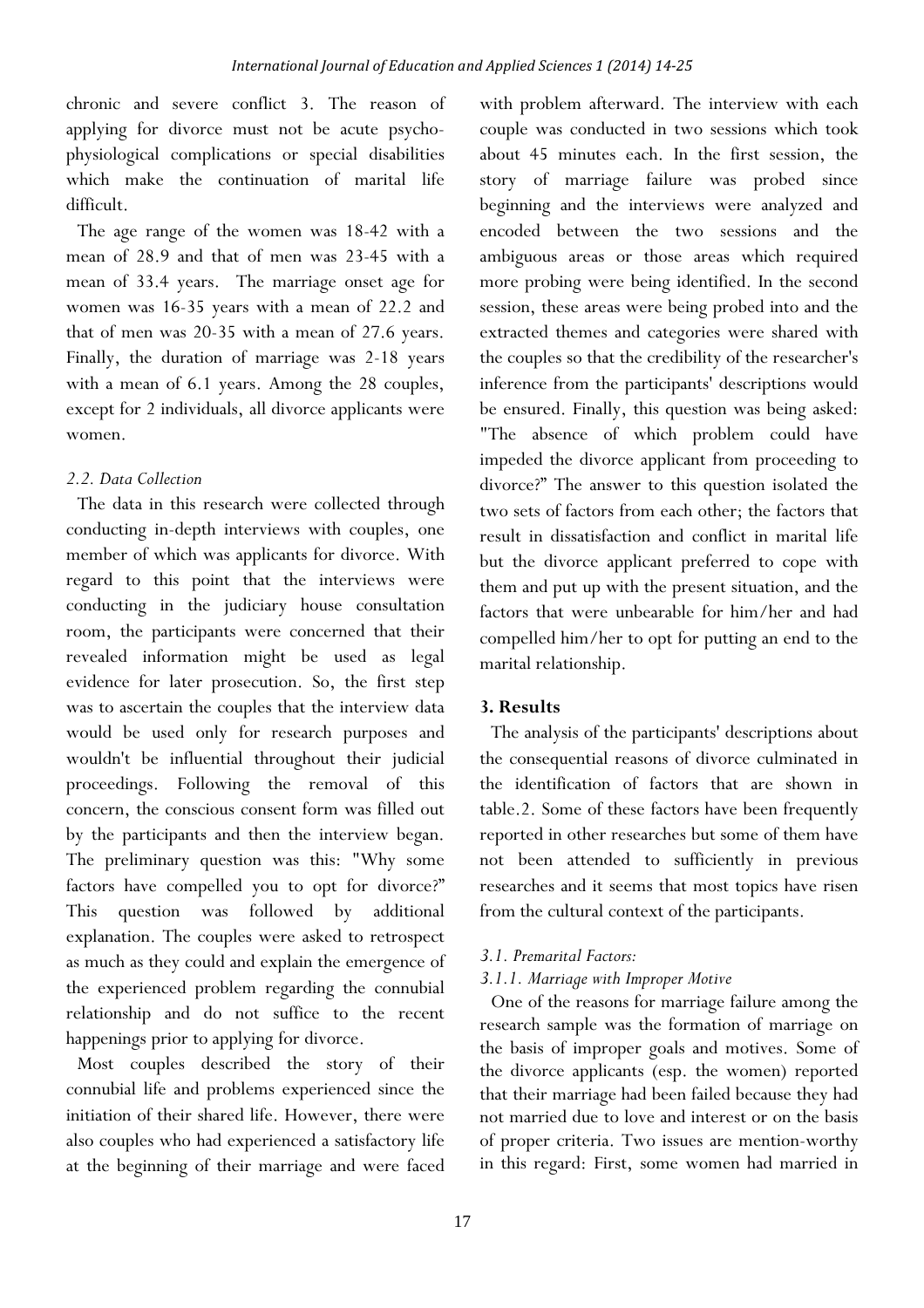order to escape from the social pressures attached to being celibate. In the cultural context of the researched sample, the raising of single girls is construed as an unpleasant situation and as a result, marriage is preferred over staying celibate in some cases. Therefore, some marriages are formed that are destined to fail right from scratch.

*Since our engagement, we found out that we are fit for each other. We tried to break up a few* 

**Table2**. Premarriage and post marriage divorce factors

*times…but my family created an atmosphere that I was compelled to surrender to marriage…they were afraid that this suitor was the last option for me and otherwise I had to stay celibate till the end of my life. As my age was high too, they pressured me a lot so that I myself felt that I must marry at least for their consent (a 36-year-old woman who had married at the age of 28).* 

| Marriage with improper motive        | Conflict with in-laws                                      |
|--------------------------------------|------------------------------------------------------------|
| - for escaping from social pressures | Little presence of husband at home and the continuation of |
| - for escaping from the unpleasant   | celibacy bonds                                             |
| atmosphere of paternal house         | Non-separation from the family of origin                   |
| coerced wedding                      | Gender role conflicts                                      |
|                                      | Lack of sexual attraction                                  |
|                                      | violence                                                   |
|                                      | infidelity                                                 |
|                                      | Suspicion                                                  |
|                                      | Financial problems                                         |
|                                      | Addiction                                                  |

Second, the main motivation for some other marriages was to get away from the unpleasant atmosphere of the paternal family. The conflictfraught families led their children toward the point that they would prefer an improper marriage over their presence in their paternal home. With regard to this point that in the cultural context of the researched sample, the boys have the opportunity to attend more at outside-home environment and to balance the pressures inside the improper setting of their families and on the other hand marriage brings about huge obligations for them, it is the girls who find tolerating such a situation tough and see marriage as a proper solution for escaping from home.

*I did not marry because of love or interest. I just wanted to get away from my family…I wanted to get rid of the quarrels and swear words which were rampant and occurring day by day. Everybody in our home had animosity with each other; my father with my mother, my father with my brother…it was like a battle field. The atmosphere inside our home was too bad that most of the times I thought of committing suicide or escaping from home and when I was familiarized with my husband, I felt that I have found the best way of running away (a 23 yearold woman who had applied for divorce due to her idle husband's frequent violence).* 

# *3.2.1. Coerced Wedding*

Some of the marriages had been consummated by the coercion of family, irrespective of the individuals' free will. In the cultural context of the researched sample, decision making about the marriage of offspring's, esp. the girls', is done by their parents. Among the interviewees, there were some individuals who had married in spite of their own willingness and only because of the persistence and coercion of their parents. Even in some cases, when the individual had resisted against the coercion, she was confronted with terror, intimidation and too much unexpected reactions that she preferred escaping from home by means of marriage over staying and grinning.

*My marriage was a coerced one; it was not my own choice*. *My parents did not allow me to make a decision by myself. They had determined that it was an appropriate case but I disagreed…I could not resist against their decision either since I knew that I disagreed with their words, they would make the home into a hell for me…after marriage I didn't have any interest in him either. I bore him willynilly because he was too far away from my own ideals.*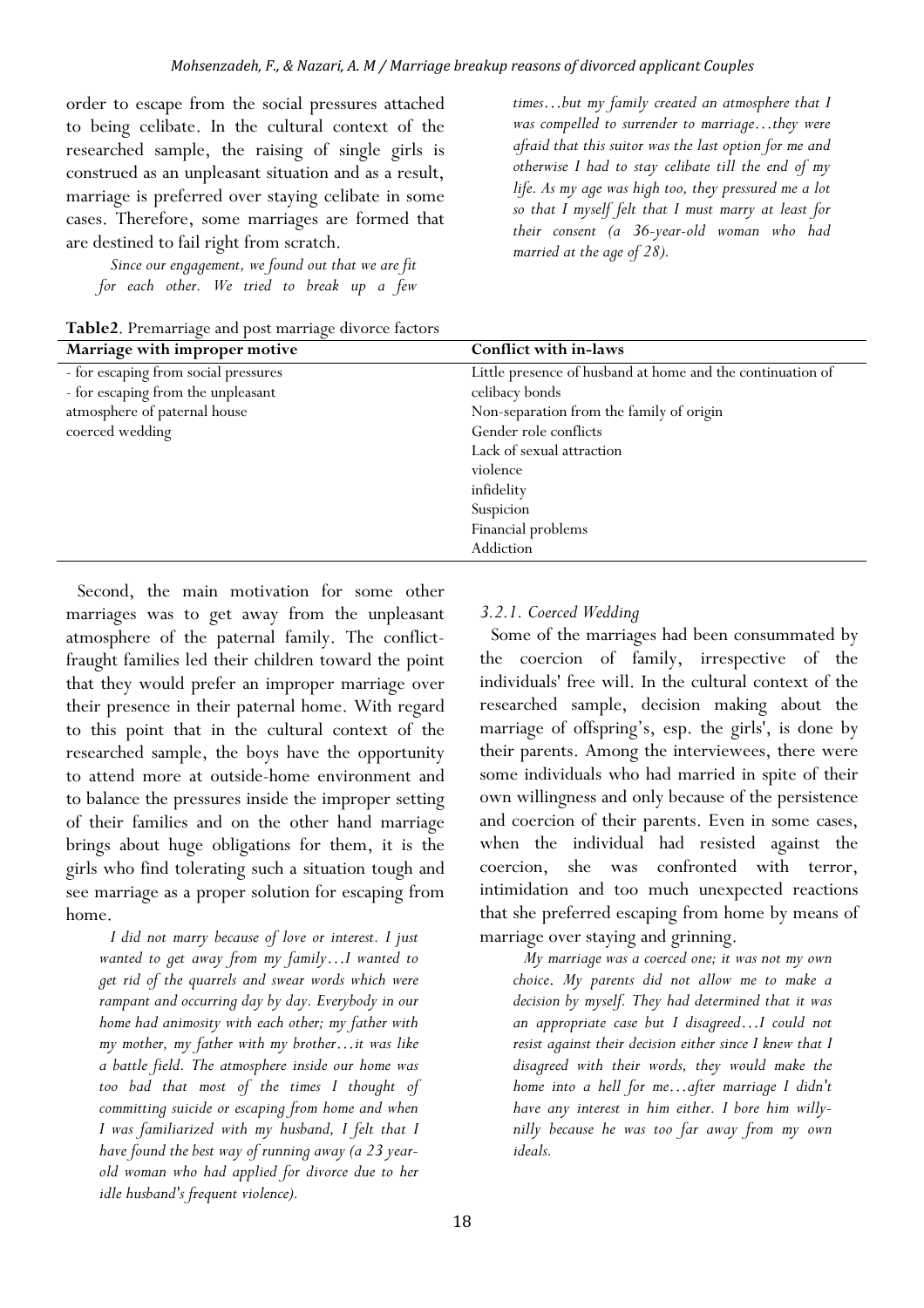## *3.2. Post-marriage Factors:*

#### *3.2.1. Conflict with In-laws*

One of the factors resulting in marital conflict was the discrepancy between either sides with the spouse's family of origin, esp. those that were between the wife and her in-laws. Two important points is mention-worthy regarding this issue. First, the attitude of some families toward the bride was as if she were their bondwoman. They recognize the bride as a bondwoman who must behave respectfully, humbly and in a self-sacrificing manner in front of her in-laws under any conditions. Although the bride lives in another place and has an independent life bereft of any shared preoccupations with her in-laws, she is entangled in an invisible web of expectations emanating from the aforementioned attitude which brings about a lot of problems for these individuals and their relationships. Second, when these disagreements pop up, which are mainly about unimportant matters, husbands opt for taking the side of their families and hence they intensify the conflict at both marital dyad and intergenerational levels.

*Once we married, we did not have any special problem till his family's excessive coming and going to our house changed it into a real hell…one time, when his parents came from their town and stayed in our house for several days, I did not dispense with respecting them in spite of the fact that I was at work from morning till night…but after they returned, they called my husband and told him that I was not warm enough with them…consequently, I was battered badly and couldn't be as usual when they came to our house afterwards. I was battered many times because of them,… and whenever I hear their names, a feeling of hatred haunts me…he accepts everything that they say and he always prefers them over me. He had repeatedly said that if I ever disagreed with his family, I would be omitted and that he could not ignore them because of me… (a 22-year-old woman).* 

*3.2.2. Little presence of husband at home and the continuation of celibacy bonds:* 

The allocation of excessive time to celibacy bonds which had been mostly done from the side of the

husbands and followed by making apologies and making up stories for justifying their lack of presence beside their wife, had created dissatisfaction and serious conflicts in marital relationships. This issue had led to a few consequences in some cases which had facilitated marriage breakup (suspicion, violence, and temporary separation).

*Once in the first week of our marriage, my husband was supposed to come a bit earlier to go to my father's house together. I was going to get ready when he called and said in a rush that " I have come across with a bad luck by having an accident with an old woman who is not at the hospital and I have to be beside her to see what I should do". I was scared to death. After calling the alleged hospital, I found out that it was just a lie. I tried calling his cell phone a few times but no answer was given. Then, following a splitting headache, I called on one of his colleagues to see if he knew anything about him. His colleague said that he was there while I could hear a loud sound of music and dancing over the phone. I was assured that he was there. This was just one of his lying cases and deceitfulness. In addition, he didn't take charge of anything; as soon as I said something, he counteracted with the ugliest imaginable swear words and finally he threw me out of house after battering me and used to say: "I am like this; take it or leave it; your dad is waiting for you" (a 42 yearold woman).* 

#### *3.2.3. Non-separation from the family of origin:*

Among the most important factors for marital dissatisfactions and conflicts which had abetted in marriage breakup and had been frequently reported by the participants was the non-separation of the spouse from the family of origin. This issue had two facets: lack of independence in decision making and the continuation of the responsibilities of celibacy period in the family of origin. Lack of independence in decision making becomes more obvious when one or both sides try to consult with their families of origin instead of trusting in their own capabilities and insist on executing their viewpoints. The result of this situation is the emergence of dissatisfaction and serious conflicts in the marital dyad which pave the way for marriage breakup. Another facet of non-separation from the family of origin is the continuation of responsibilities which the individual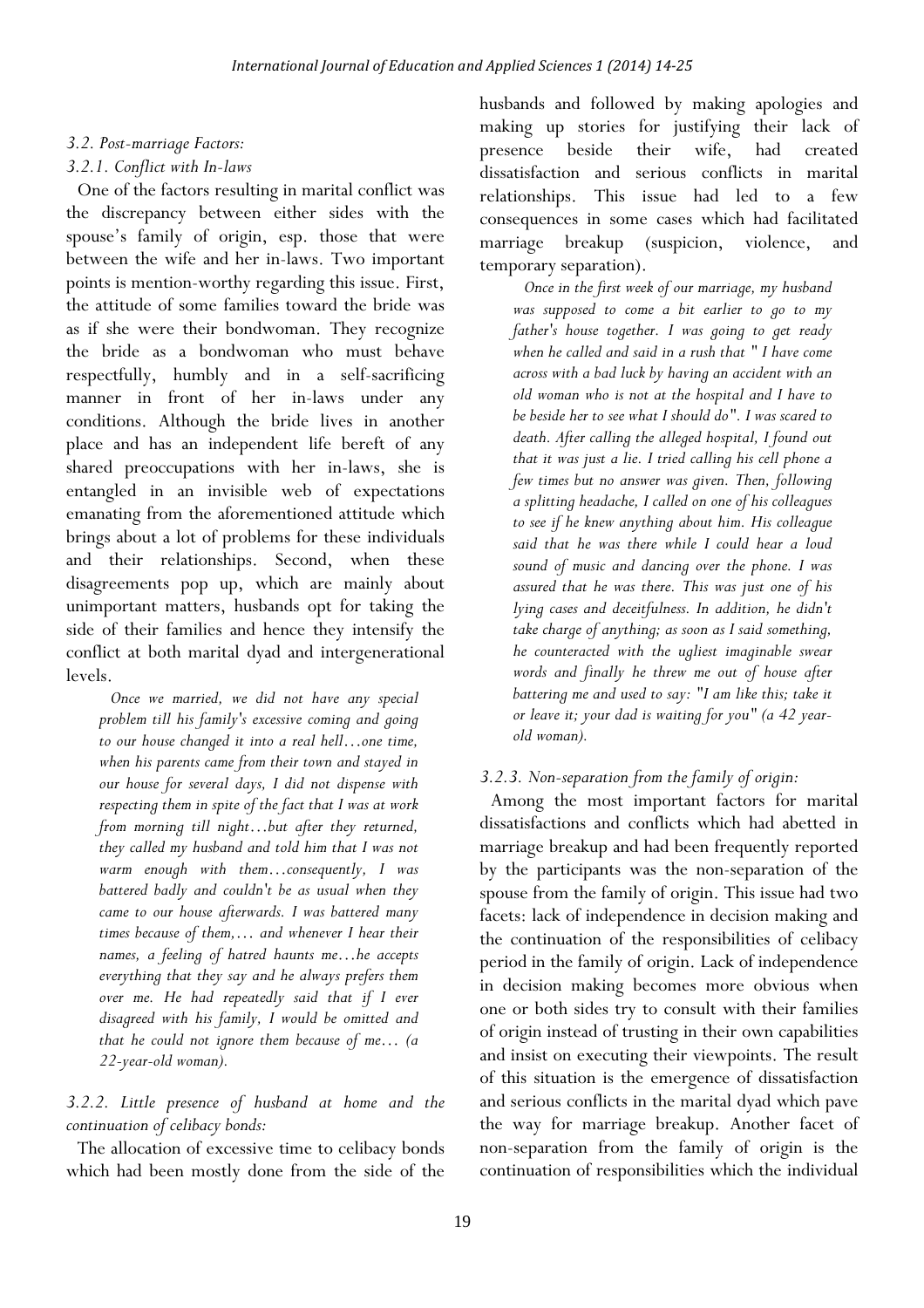used to undertake when he was single in the family of origin. The most important issue in this regard is the financial dependence of the family of origin to the married offspring. The tension heightens specifically when the financial requirements of the couple interfere with those of the family of origin. Among the studied couples, only men encountered with this problem. Conflict starts when women complain directly or indirectly due to lack of fulfillment of personal needs and conceiving the grant of financial assistance to the family of origin as an unjust thing to do. These complaints are mostly construed by men as insult, derision and jealousy toward the family of origin and accordingly evoke certain reactions which results in the negative interaction cycle of connubial relationships.

*My child and I became the victims of his family. Our income is not so much that we could afford his family expenditures too. I often tell him that if he couldn't isolate his financial expenditures from his family, why did he marry in the first place? Or at least you'd better remind this issue to me right from scratch so that I knew what to do about it. I want to have control of my own life and at the same time our conditions become better that before… the problem doesn't lie in financial assistance either. For instance, if her mother became sick, none of his brothers would come over her; he goes to her and takes her to doctor, even his mother asks him for help when they want to buy a new house……nonetheless, what are we supposed to do? (a 29-year-old woman).* 

# *3.2.4. Gender role conflicts*

The most common reason for conflict and dissatisfaction which was almost expressed by all participating couples in the research was gender role discrepancies. Husbands were inclined to traditional gender role attitudes. They expected behaviors, beliefs and attitudes from wives which recognized by them as illogical and unfair. The traditional gender role attitude, which forms the basis of marital interactional behaviors in men, is rooted in this belief that men possess a higher status than women, decision making exclusively belongs to them and women must be obedient to their expectations and aspirations. In contrast, women advocated the egalitarian attitudeand believed that their husbands must engage them too in the process

of decision making and avoid overlooking them. The following paragraph relates the sayings of a woman about the enforcement of extreme limitations by husband:

*I can't understand why he tends to tell me what do or not to do so much and what his main intention behind all of these orders is. Why am I not allowed to get of the house from the time he leaves for work till he is back? Why should we only keep in touch with his relatives….even, he doesn't allow me to go to my nephew's birthday celebration while we neither do have any dissension with them nor they have done sth bad to us. When I ask for the reason, he just says: "I don't like it". In your idea, who can put up with his behaviors? He wants solely to prove that his words, though too illogical, are true. My tolerance has a threshold; I am not his bondwoman. I think that they do not behave with a bondwoman like this... who has claimed that men can do anything to their wives just because of their breadwinner role in the family and men can deprive women of any freedoms (a 27 year-old woman with a nontraditional marriage).* 

On the other hand, husbands see women's disobedience and recalcitrance as the main reasons of marital dissatisfaction and conflicts.

*The first thing I told her was that I do not like my wife to fuss over everything with me and it is me that must always tell the last word. But she adopted a non-compatible attitude from the beginning…she did not have any interest in life at all. A woman must be obedient if she is concerned with her life; both religion and law mention that women must be obedient. I did not agree with her continuing of her education but I permitted her despite my unwillingness. This mistake made her bold and she thought that whenever she resists against my words, I will ever surrender….the kind of battering that she claims of is also due the fact that she snaps at me very easily. I didn't allow her to go to work because I didn't want her to work where men attend too. I have asked her to conceive a child for two years but she always makes excuses as a revenge for not allowing her to go to work…* 

Relationships with friends and in-laws, and wives' education and work are the issues in which the most gender role conflicts manifest itself. Particularly, conflicts pop up when the men who see decision making and power as their clear right try to adopt a series of attempts for making women obedient in its full epiphany without any flexibility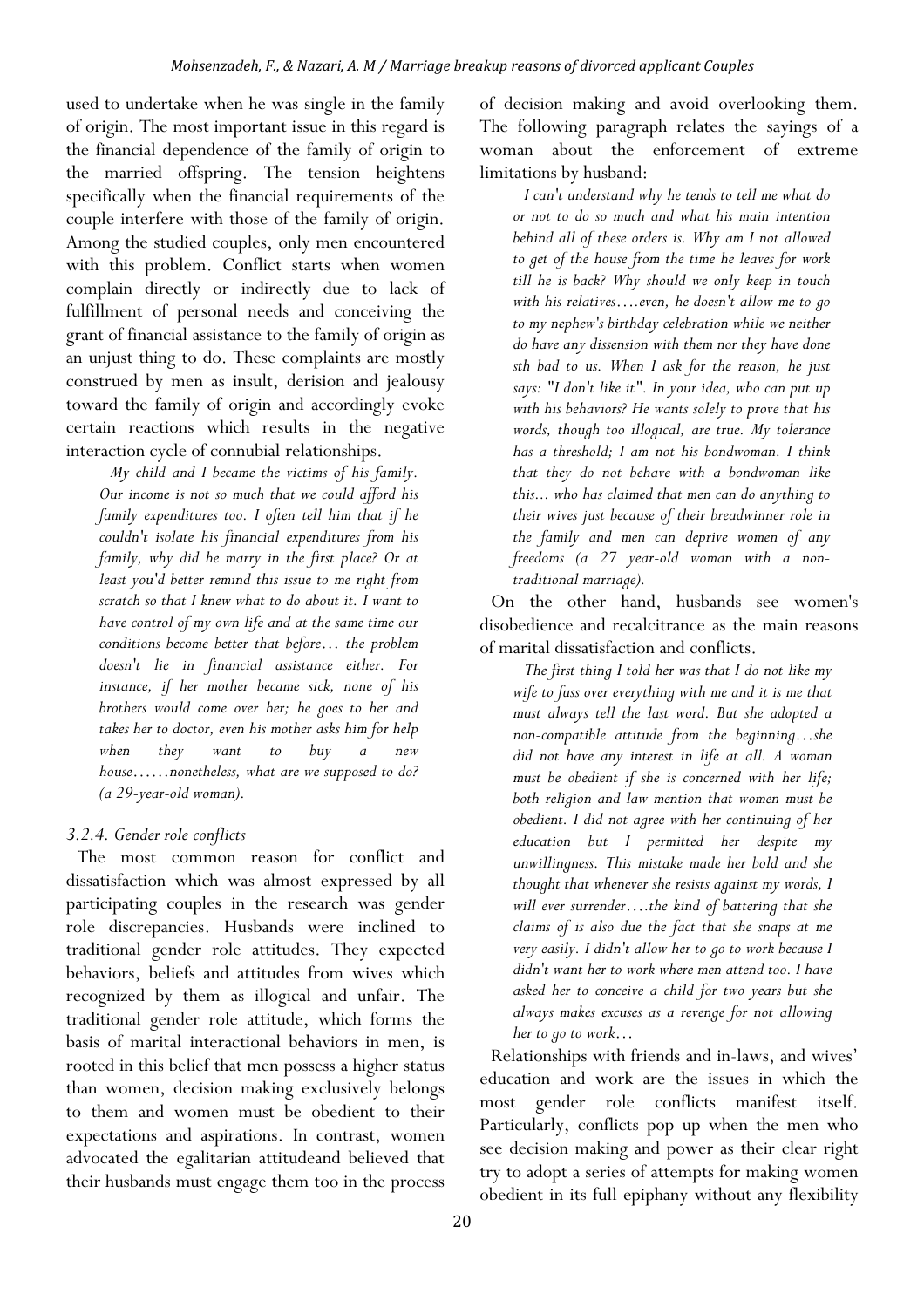and justify their aspirations and expectations logically until these attempts come across with women's resistance.

# *3.2.5. Lack of sexual attraction*

In the present cultural context, most individuals experience the first intimate relationship with the opposite sex throughout marriage and the most important criterion for selecting a spouse, especially for men, is the physical and sexual attraction which they can find in their potential wife. In these marriages, when the initial sexual attraction diminishes or its amount differs drastically with individuals' initial perceptions, the connubial relationship gets prone to serious risks. The following paragraph implicates in the statements of a husband who had faced with his wife's compliant due to his second marriage and making beyond-connubial relations. He recognized her wife's lack of sexual appeal as the main reason for their marriage inconsistency:

*To tell the truth, I was too young when I married. I didn't have any relations with girls and consequently, my choice was not a conscious one. In other words, I did not know anything about women's subtleties and beauty…If I married now; I would definitely have another choice. Of course, it is a fact that I made a mistake but I do not want to divorce her. I just want her to be satisfied and I am sure that three of us can live together and if she had a little more sense of devotion, three of us could be prosperous (a 33-year-old man).* 

Another effect of a deficiency in sexual appeal on the marital consequences is described in the following paragraph. Although this case seems so rare and exceptional, it refers to the effect of cultural norms on marriage consequences:

*You know, sometimes familial problems originate from reasons that are not easy to express…our marriage had been quite traditional; my wife was familiar with one of my relatives. When we went to the suiting session, she came with a full Islamic head gear covering whole her body and I could see barley her face…I could see her full appearance just after our engagement. I didn't know that her limbs are so big and virile; the thing that I hate a lot…Thus, if I had known this fact before engagement, I would not have married with her…after all, her sexual passion is too high and this issue racks my nerves. Things* 

*went on till I asked her to have a baby just because of getting rid of her… (a 27-year-old man).* 

# *3.2.6. Aggression*

Connubial aggression was one of the main reasons of opting for divorce and putting an end to marriage. Physical aggression was the most common consequence of connubial conflicts in failed marriages that was committed by men against women. From a chronological perspective, aggression had been started from engagement and before the initiation of marital life in some failed marriages. In other cases, it had occurred immediately after the initiation of the shared life and in some other cases, it had been intensified gradually as a result of chronic conflicts. The main characteristics of aggressive behavior in failed marriages were their high frequency and intensity. Cases like shoving, and throwing from the top of the stairs, breaking of the skull, picking hair and getting hospitalized as a result of the injuries and physical aggression damages were reported by some women.

# *3.2.7. Betrayal*

Extramarital relations were one the most important reasons for marriage breakup. The main point regarding betrayal is that betrayal-driven behavior had a sexual basis and the rate and the reasons for men and women in engaging in betrayal were different. Regarding the amount of engagement in betrayal, men had perpetrated connubial betrayal more than women (14 men versus 3 women). They had easily committed betrayal as a result of not much severe connubial conflicts and dissatisfactions. However, women had committed betrayal either for taking revenge from husbands after making sure of his committing of betrayal or from their own family of origin due to obliging her to say yes to a coerced marriage or even after a long period of having connubial conflicts with their husbands and not experiencing sexual-emotional intimacy. Some women reported that they had been deeply tempted to take revenge after their husbands' betrayal was disclosed but prevented themselves from enacting their intention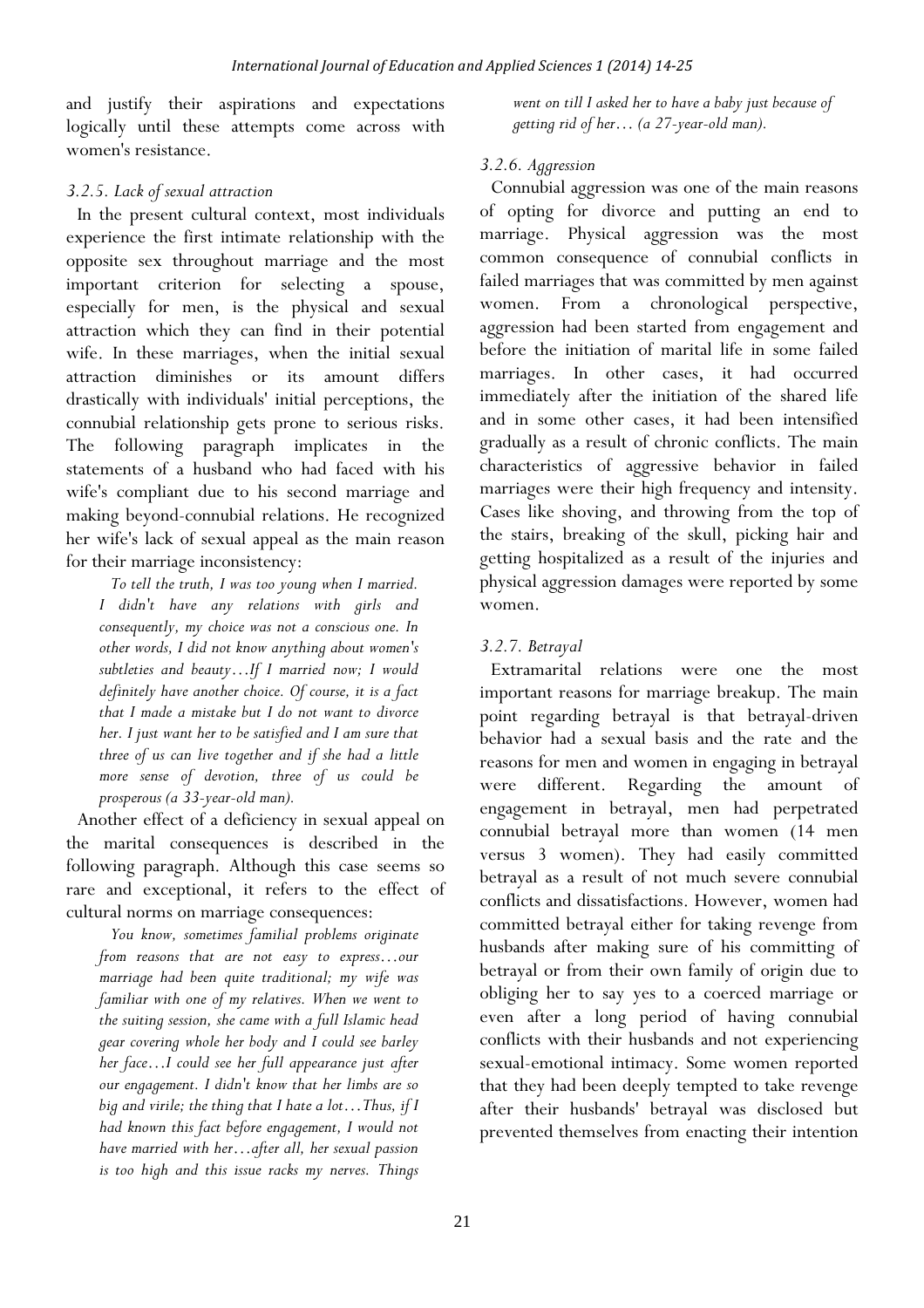for some reasons, including a sense of guilt, fear of the consequences, and firm decision for divorce.

## *3.2.8. Suspicion*

Suspicion was reported in relation to both the spouse's pre-and-post-marriage relationships. In the cultural context of the researched sample, nonmarriage relationship with an opposite sex, which is religiously deemed as banned, esp. for girls, is considered as unacceptable. Most men dispense with marrying to such a woman in case of knowing about her previous relationships. There were some people among the researched sample that were afflicted with mental obsession about the likelihood of such relationships. This issue, esp. for husbands whose wife was grown in her step-father's house, had been transformed into a serious problem. Since from a religious point of view, the relatives of the step-father are deemed as Namahram (the people who are religiously banned to make contact with each other), familial relationships with the male relatives before marriage and the possibility of nonreligious contact of the daughter with the male relatives of the step-father had been turned into a bothering preoccupation and mental worry for the husbands. Accordingly, the behavioral consequences such as excessive controlling of wife, extreme restrictions on relationships with the family of origin and suspicion about the wife's current relationships paved the way for marriage breakdown through the intensification of connubial and intergenerational conflicts. The concern of one of the husbands comes in the following paragraph:

*There is an issue that has annoyed me in the past few years. I can't get along with it at all…the problem is that she had been raised in a family in which all the men coming there had been religiously banned for her to contact with. How can be sure that nothing had happened there during this long time? How can I accept that those who used to come there were good guys? One time we had a discussion and she got crossed with me and went to her mother's house. Later, I understood that her mother had not been at home and she had spent the whole afternoon with her step brother in that house. I am sure that sth has occurred; I mean it existed before too and still continues.* 

In the post-marriage period, suspicion had been manifested in form of individuals' dubiety in their spouse's fidelity and accordingly making attempts for the excessive control and accusing each other with betrayal.

*It was not important for me any longer. When I was still loyal to him, he behaved with me as if he was sure about my betrayal. He always used to check my home phone and cell phone. Even after going to my own father's house, I had to explain for one hour about where I had gone, who I had talked with, who had I gone with, who had been there, why I had gone early and come late; fortunately enough, he didn't install any camera at home! He was simply sure that I had betrayed him and considered me as a whore who was supposed to be gotten rid of. He blemished me too much that we got far from each other and…. Well, you know better that when a woman does not see any affection from her husband, she would feel a gap in her soul as a consequence. So, I preferred to fulfill my needs from another source. It was not the sort of thing that I myself had chosen; the main person to be blamed is he, who obliged me to enter into such relationship (a 36-year-old woman).* 

# *3.2.9. Financial problems*

Financial problems were among the issues which had led to dissatisfaction and connubial conflicts through different mechanisms. The first such mechanism was blaming the spouse for not being able to financially support the family. In the cultural context of the researched sample, the financial support of the family is up to the husband and some men were unable to fulfill the primary needs of the family due to being unemployed or having a lowpaid occupation. Thus, the consequent pressures emanating from such a situation had led to blaming and accusing behaviors by wives and intensifying connubial conflicts. The second mechanism was conflict over the way of spending money; in other words, the prioritizing of needs was different from the viewpoints of husband and wife and both recognized different needs as prior. Most financial conflicts were related to this point that the women have more propensity toward allocating money for their psychological needs such as beauty and social status while the husbands viewed such spending as a token of recklessness, and ungratefulness. The third mechanism through which financial poverty created and intensified the connubial conflicts was paving the way for the meddling of the families of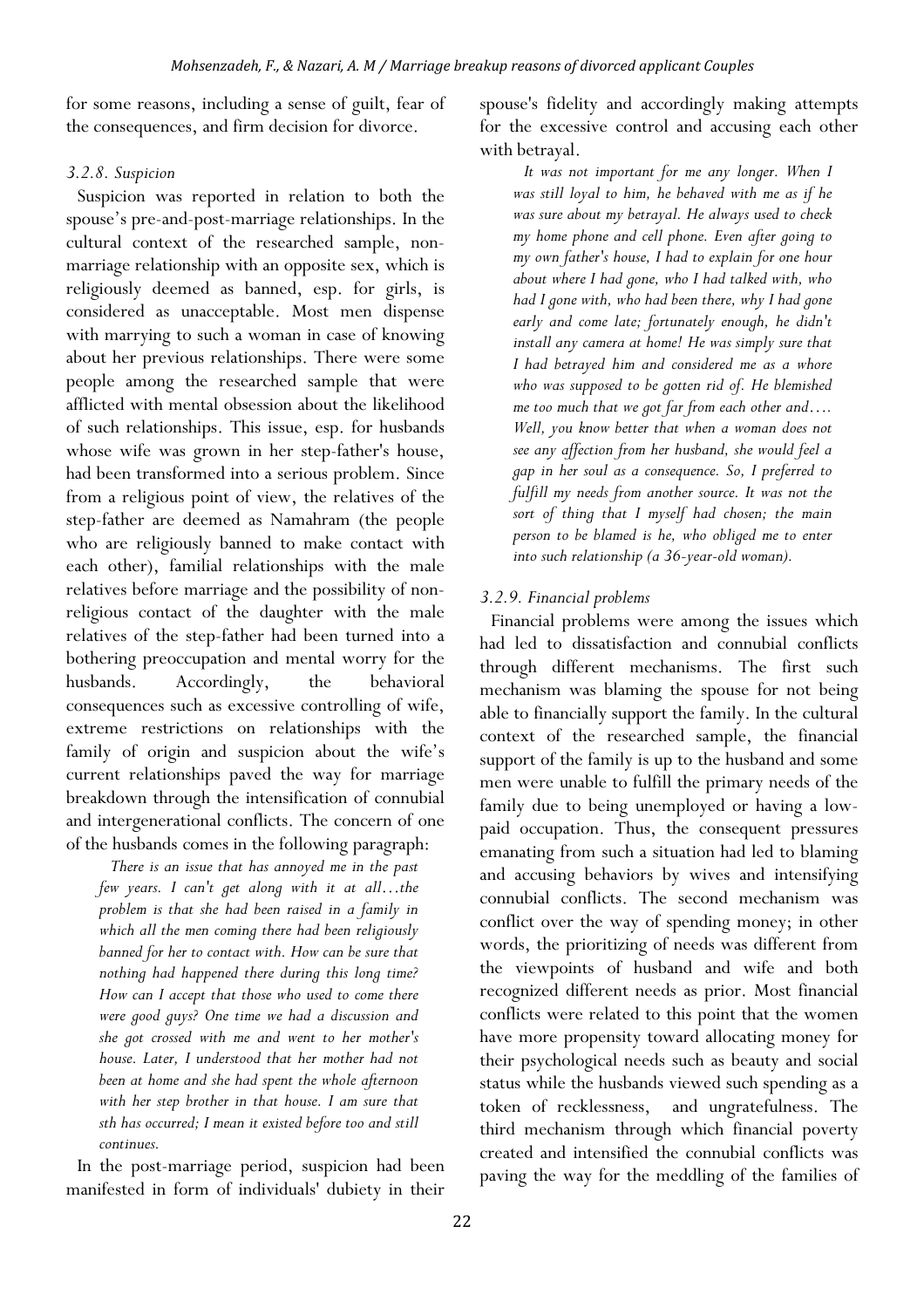origin. The couples who had received financial aid from their family of origin or were residing in the paternal house of either side were more susceptible to getting damaged. Financial problems in this mechanism had damaged marriage more by developing inter-generational conflicts.

# *3.2.10. Addiction*

Addiction was one of the reported factors that had led to marriage breakup, esp. opting for divorce. Among the 28 studied couples, except for 5 couples, addiction contributed to the breakup of all marriages. The point that needs to be taken into account is that addiction had a sexual basis and it was just a men's problem. None of the women had addiction problem from among the couples who were studied. In addition, in some cases, the already formed connubial conflicts emanating from addiction had resulted in consequences which had hastened the breakup procedure, like connubial aggression and the engagement of families of origin in conflicts.

# *3.3. Conflict Factor or Breakup Factor?*

The initial question from the participants was "why did your marriage fail?" Further investigation into the reasons of marriage failure was also based on answering to this question. But, at the end of the interview, another question was asked too. After presenting the list of reported problems by the applicant of divorce, s/he was asked considering the absence of which factor, would they dispense with divorce? The expressed responses revealed that the following quadruplet factors have led to applying for divorce: 1) addiction, 2) betrayal, 3) aggression, 4) severe conflict with the spouse family (esp. physical struggle). Therefore, all of the factors can be considered as the dissatisfaction and conflict factors or as those factors which pave the way for the occurrence of the aforementioned quadruplet problems. In other words, although among the studied samples numerous factors were introduced as causes of marriage failure, one of the sides opted for putting an end to connubial relationship when one or some of the cases among the above-mentioned quadruplet factors had already been raised.

# **4. Discussion**

The aim of the present research was to examine the reasons for marriage breakup from the perspective of the couples who were applicants for divorce. This research had two basic differences with the previous studies on the reasons for marriage breakup. First, in contrast to the previous researches which were mainly on the basis of statistical data, this research was conducted with a smaller sample and by using the in-depth interview. Second, the previous researches had not distinguished between the reasons of dissatisfaction and the reasons for opting for divorce, but these two groups of variables were separated from each other in this research. The findings indicate that in the cultural context of the researched sample, there are only a few numbers of factors that had compelled the couples to adopt practical measures for putting an end to their connubial relationship (addiction, aggression, betrayal, and severe conflict with the spouse's family of origin). Although there are a lot of factors that bring about connubial dissatisfaction and conflict, individuals get ready to leave the relationship only in extreme situations.

As a matter of fact, putting an end to marriage does not occur as a result of abstract reasons or higher level psychological needs, but opting for divorce has concrete reasons which make the maintenance of the shared life almost impossible. Perhaps this situation is a consequence of the cultural norms governing on the Iranian society which reserves a lot of value for preserving the institution of family, and divorce is often deemed as an unacceptable affair except in extremely dire situations. In addition, in the cultural context of Iran, marriage is viewed as a lifelong obligation and there are serious legal-economical obstacles toward putting an end to connubial life. The reasons for the long list of some previous researches which has sometimes enumerated more that 30 reasons for divorce are because either it has focused on the causes for the non-distinguish ability of dissatisfaction reasons and the reasons for divorce or the fact that the problems which are not that much dire can be the reason for putting an end to marriage in the cultural context of the researched samples in these studies. However, it must be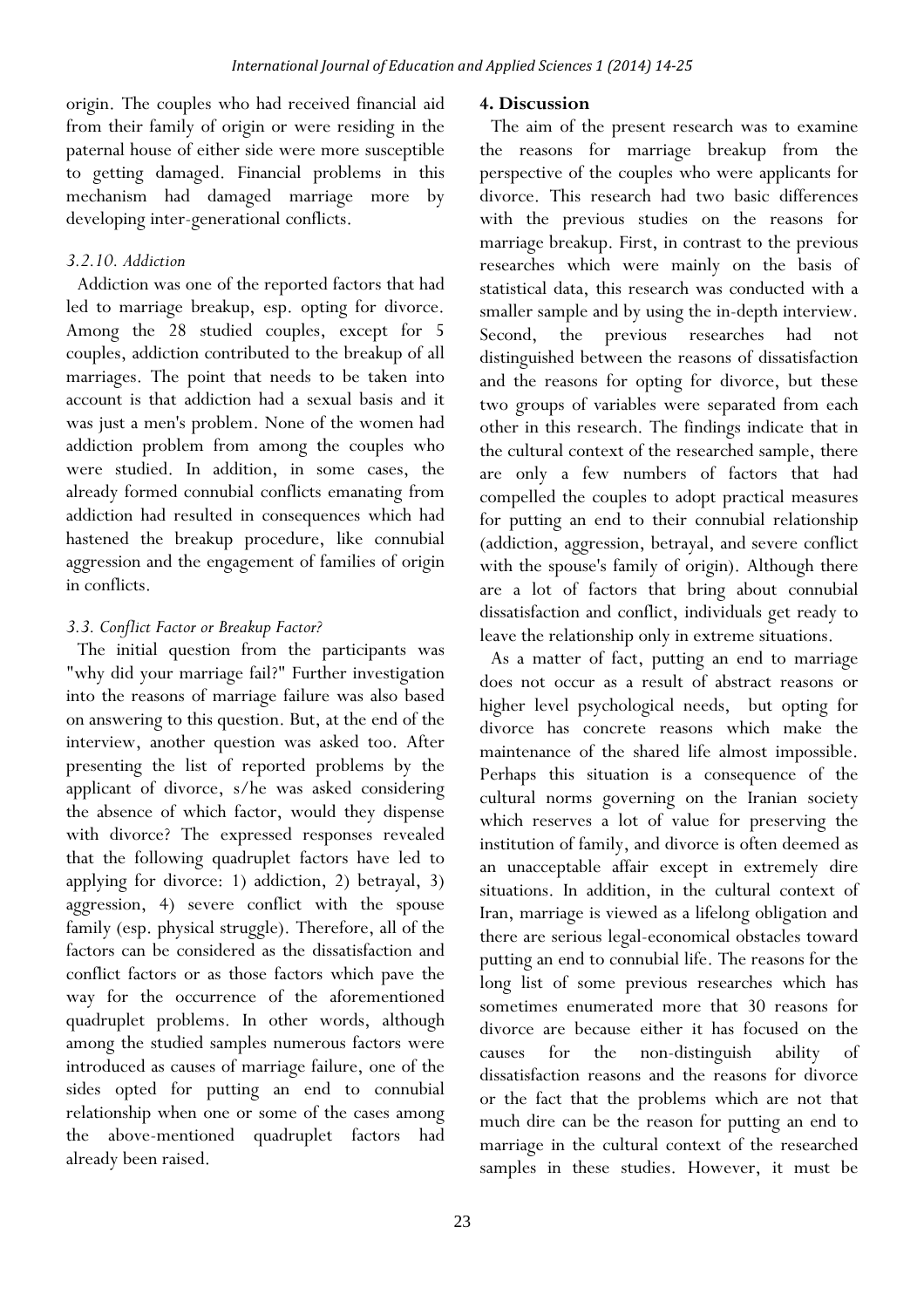mentioned that distinguishing between these two sets of factors does not mean that the reasons of dissatisfaction are ineffective in the occurrence of divorce but their effects have been identified in various other researches by helping the occurrence of the four factors which are mentioned in the present research, including aggression, betrayal, addiction, financial problems and conflict over sexuality-driven roles. But some of the factors in the previous researches, esp. those which have been done in Western countries, have not received ample attention. For instance, coerced marriages or marriage for escaping from the social pressures emanating from staying celibate have not been alluded to as the issues that are effective on marriage consequences. In the Western culture, love and right to choose are considered as the prerequisites for the formation of marriage. Hence, there is no room in the family and marriage literature for interference in the problems that have risen as a result of a coerced marriage or marriages which have been consummated with motives other than love and inter-individual appeals.

Another finding that requires special attention is the prominent role of families of origin in their offspring's marriage breakup. In the cultural context of the researched sample, instead of this point that the quality of marriage must be an outcome of compatibility between the couples, it is more up to the compatibility between a large group consisting of the couple and the families of origin with each others. It is natural that the likelihood for the intensification of conflicts and inter-individual disagreements is more in the second manner and the connubial unit becomes prone to serious threats and dangers. This issue has not been attended to in the family consultation and marriage literature either. Most theories of couple therapy have focused their interventions on the connubial duet and the theories that have attended to the role of families of origin (like Framo, Boen) have focused on the inter-generation transmission of behavioralattitudinal-excitement patterns and the families' meddling in the connubial affairs of their offspring and accordingly paving the way for their marriage breakup have been overlooked; an issue that might have more prominence in pluralistic societies but is

not considered as an important issue in individualistic cultures.

All in all, the findings of the present research indicate that the theories and researches of family and marriage consultant which have been formed in the individualistic cultural context of the West do not describe at least some parts of the connubial experiences in the cultural context of the researched sample. Theoretical and research localization and designing interventions on the basis of contextual knowledge are important suggestions and at the same time challenging that can be deduced from the findings of the present research.

# **References**

- Aghajanian, A., & Moghadas, A. A. (1998). Correlates and consequences of divorce in an Iranian city. *Journal of Divorce & Remarriage, 28* (3-4), 53-71. [In Persian].
- Amato, P. R. (2010). Research on Divorce: Continuing Trends and New Developments. *Journal of Marriage and Family, 72,* 650 – 666
- Amato, P. R., & Previti, D. (2003). People's Reasons for Divorcing: Gender, Social Class, the Life Course, and adjustment. *Journal of Family Issues, 24*(5), 602- 626.
- Baucom, D. H., Hahlweg, K., David C. Atkins, D. C., Engl, J., &Thurmaier, F. (2006). Long-Term Prediction of Marital Quality Following a Relationship Education Program: Being Positive in a Constructive Way*. Journal of Family Psychology, 20*(3), 448–45.
- Bloom, B. L., Niles, R. L., & Tatter, A. M. (1985). Sources of marital dissatisfaction among newly separated persons. *Journal of Family Issues*, *6*, 359-373.
- Chan, S. H. C., & Mostaffa, M. S. (2008). *Divorce in Malaysia*. In: Seminar Kaunseling Keluarga, 30 Ogos 2008, Johor Bahru, Malaysia.
- Chang, J. (2003). Self-reported reasons for divorce and correlates of psychological well-being among immigrant Korean women. *Journal of Divorce and Remarriage, 40*(1/2), 111-128.
- Chang, J. (2004). Self-Reported Reasons for Divorce and Correlates of Psychological Well-Being among Divorced Korean Immigrant Women. *Journal of Divorce & Remarriage, 40*(1), 111 - 128.